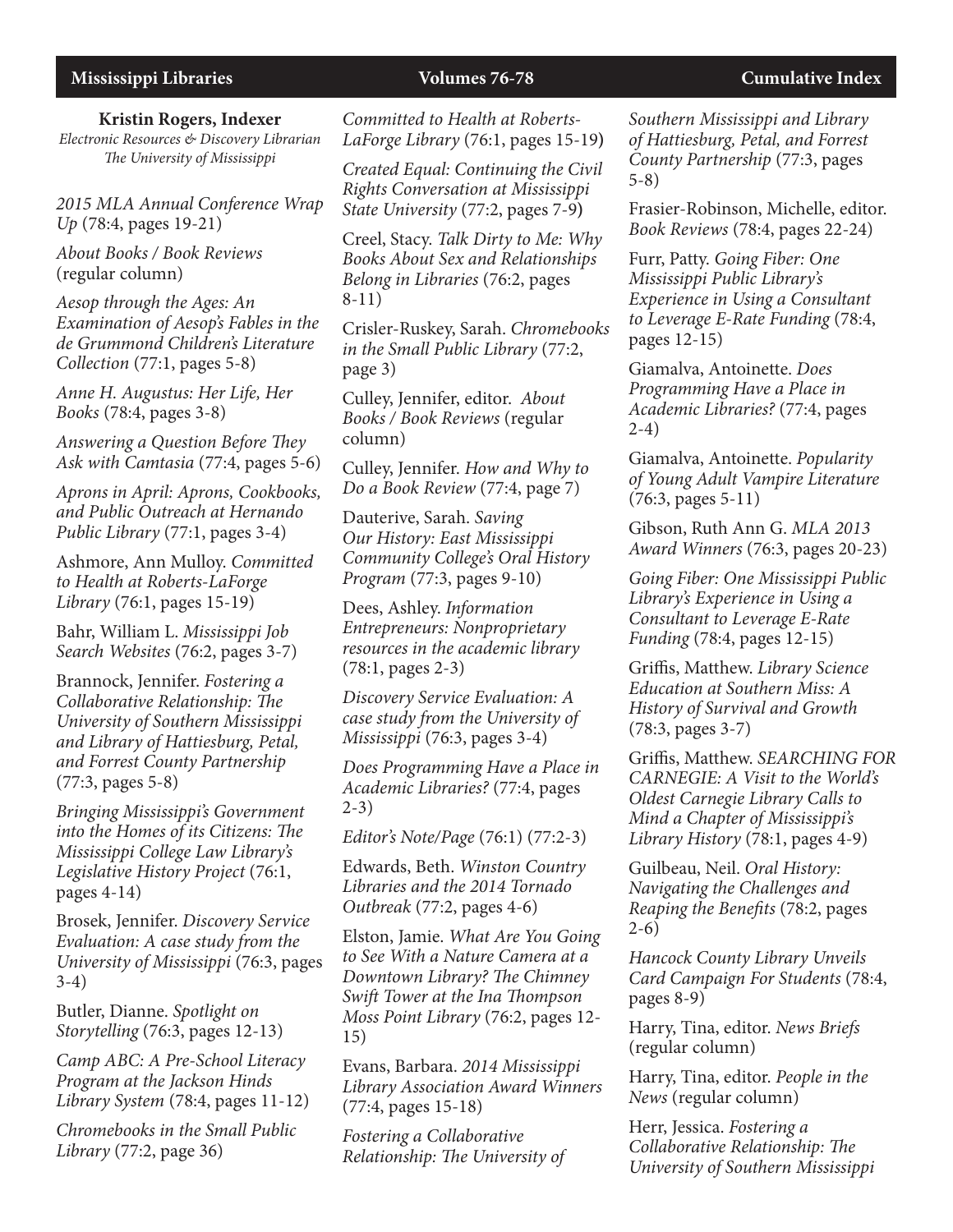*and Library of Hattiesburg, Petal, and Forrest County Partnership* (77:3, pages 5-8)

*How and Why to Do a Book Review*  (77:4, page 7)

*Information Entrepreneurs: Nonproprietary resources in the academic library* (78:1, pages 2-3)

Kathuria, Sheeji. *Created Equal: Continuing the Civil Rights Conversation at Mississippi State University* (77:2, pages 7-9)

Kelley, Jesse. *Answering a Question Before They Ask with Camtasia*  (77:4, pages 5-6)

Kelly, Savannah. *Promoting Critical Dispositions: Incorporating the IL Framework in One-Shot Library Instruction* (78:4, pages 8-9)

Lawson, Heather. *Aprons in April: Aprons, Cookbooks, and Public Outreach at Hernando Public Library* (77:1, pages 3-4)

Leslie, John. *"Useful Work versus Useless Toil:" Cataloging with William Morris's Work Ethic.* (76:1, pages 20-24)

*Library Science Education at Southern Miss: A History of Survival and Growth* (78:3, pages 3-7)

McManus, Molly. *2015 MLA Annual Conference Wrap Up* (78:4, pages 19-20)

*Mississippi Job Search Websites* (76:2, pages 3-7)

*Mississippi Library Leadership Institute: An Overview* (77:3, pages 3-4)

*MLA 2013 Award Winners* (76:3, pages 20-23)

*MLA 2014 Award Winners* (77:4, pages 15-18)

*MLA 2015 Award Winners* (78:4, page 20)

*MLA 2013 Election Candidates*  (76:1, pages 42-49)

Moman, Charlotte. *Camp ABC: A Pre-School Literacy Program at the Jackson Hinds Library System* (78:4, pages 11-12)

*News Briefs* (regular column)

*Oral History: Navigating the Challenges and Reaping the Benefits* (78:2, pages 2-6)

Parks, Stephen. *Bringing Mississippi's Government into the Homes of its Citizens: The Mississippi College Law Library's Legislative History Project* (76:1, pages 4-14)

Paulmeno, Michael. *The Digital Public Library of America: Building a National Digital Library* (78:2, pages 7-8)

*People in the News* (regular column)

Perkins, Mary M. *Hancock County Library Unveils Card Campaign For Students* (78:4, pages 8-9)

Poe, Amy. *Selling the Learning Organization* (76:2, pages 16-18)

*Popularity of Young Adult Vampire Literature* (76:3, pages 5-11)

Powers, Amanda Clay. *President's Page* (77:1)

*President's Page* (regular column)

Pritchett, Brenda. *Spotlight on Storytelling* (76:3, pages 12-13)

*Promoting Critical Dispositions: Incorporating the IL Framework in One-Shot Library Instruction* (78:4, pages 8-9)

Pruitt Jr., Paul. *Anne H. Augustus: Her Life, Her Books* (78:4, pages 3-8)

Richardson, Hillary. *Created Equal: Continuing the Civil Rights Conversation at Mississippi State University* (77:2, pages 7-9)

Salinero, David. *Committed to Health at Roberts-LaForge Library* (76:1, pages 15-19)

*Saving Our History: East Mississippi Community College's Oral History Program* (77:3, pages 9-10)

*SEARCHING FOR CARNEGIE: A Visit to the World's Oldest Carnegie Library Calls to Mind a Chapter of Mississippi's Library History* (78:1, pages 4-9)

*Selling the Learning Organization* (76:2, pages 16-18)

Shurden, Lynn. *President's Page*  $(76:1-3)$ 

Smith, Dawn. *USM Libraries to Host 2nd Annual Institutional Repository Day* (78:4, page 10)

*Spotlight on Storytelling* (76:3, pages 12-13)

*Talk Dirty to Me: Why Books About Sex and Relationships Belong in Libraries* (76:2, pages 8-11)

*The Digital Public Library of America: Building a National Digital Library* (78:2, pages 7-2)

*"Useful Work versus Useless Toil:" Cataloging with William Morris's Work Ethic.* (76:1, pages 20-24)

*USM Libraries to Host 2nd Annual Institutional Repository Day* (78:4, page 10)

Walker, Jennifer Wann. *Mississippi Library Leadership Institute: An Overview* (77:3, pages 3-4)

*Wam!Pow! Discussion of a Graphic Novel and Comic Book Core Collection in an Academic Library* (77:1, pages 9-11)

Watson, Alex P. *Editor's Note/Page* (76:1) (77:2-3)

Watson, Alex P. *MLA 2013 Election Candidates* (76:1, pages 42-49)

Welsh, Teresa S. *Aesop through the Ages: An Examination of Aesop's Fables in the de Grummond Children's Literature Collection* (77:1, pages 5-8)

*What Are You Going to See With*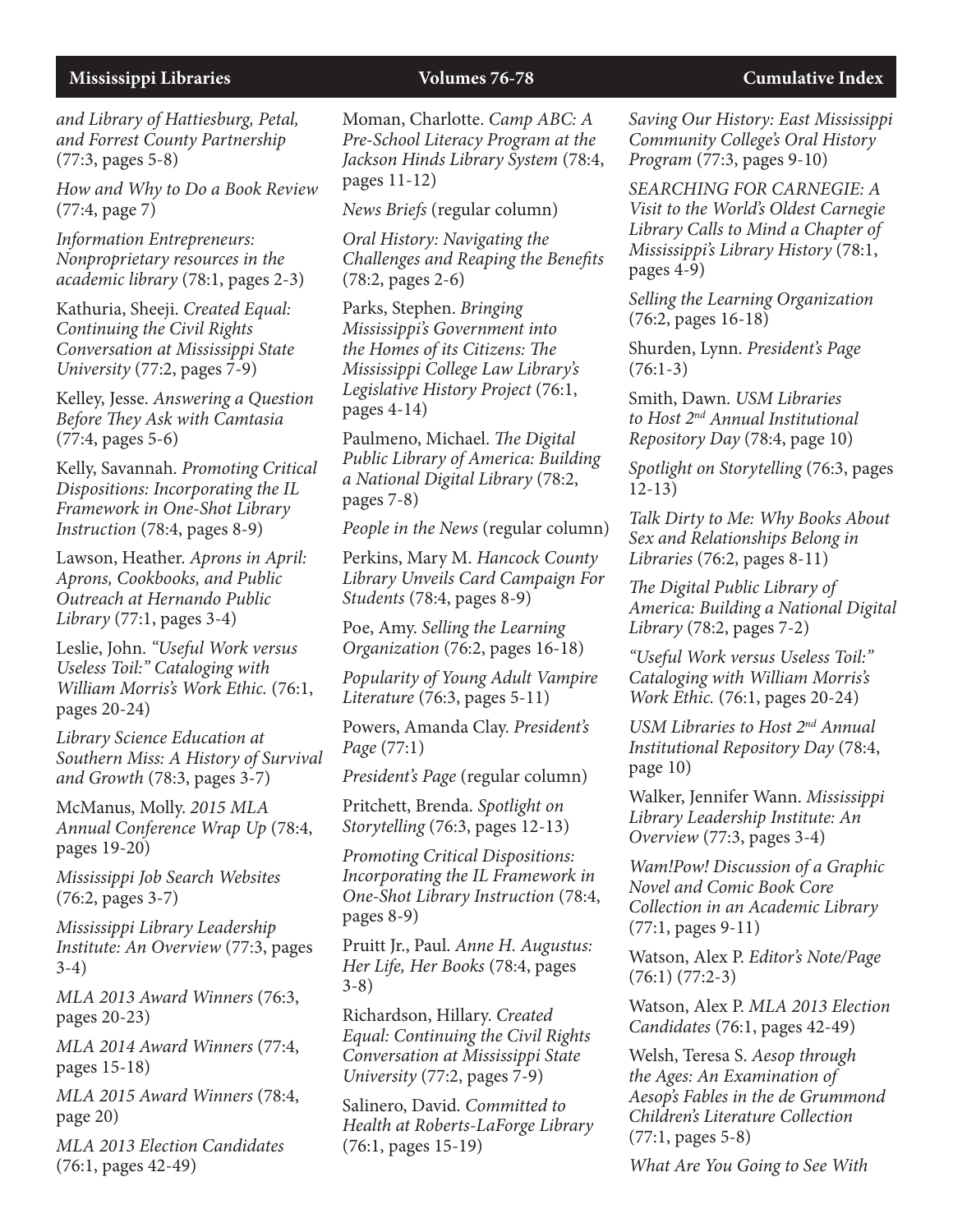*a Nature Camera at a Downtown Library? The Chimney Swift Tower at the Ina Thompson Moss Point Library* (76:2, pages 12-15)

*Winston Country Libraries and the 2014 Tornado Outbreak* (77:2, pages 4-6)

Young, Brian. *Wam!Pow! Discussion of a Graphic Novel and Comic Book Core Collection in an Academic Library* (77:1, pages 9-11)

## **Book Reviews**

*A Deed So Accursed: Lynching in Mississippi and South Carolina, 1881-1940*, book review by Hillary Richardson (77:2, page 19)

*A New History of Mississippi,* book review by Michele Frasier-Robinson (78:2, page 12)

Abadie, Ann J., editor. *Faulkner and Mystery*, book review by Jennifer Bounds Wilson (78:3, page 18)

*After Freedom Summer: How Race Realigned Mississippi Politics, 1965-1986*, book review by Maggie Moran (76:3, pages 14-15)

*Aftermath Lounge,* book review by Marty Coleman (78:4, page 23)

Aplin, Emilie, book review by (77:4, page 11) (78:4, pages 22-23)

Atkins, Ace. *The Lost Ones*, book review by Audrey Beach (76:3, page 14)

Atkins, Ace. *The Ranger: A Quinn Colson Novel*, book review by Joi Phillips (76:2, page 32)

Azadbakht, Elena, book review by (76:2, page 28) (77:1, page 21) (78:3, page 14)

Bahr, William L., book review by (77:2, page 15)

Baker, David. *Tupelo (Images of America Series)*, book review by Xiaojie Duan (77:2, page 17)

Ballard, Michael B. *The Civil War* 

*in Mississippi: Major Campaigns and Battles*, book review by Erin Moulds (78:1, page 21)

Barlow, Helen, book review by (77:4, page 10)

Beach, Audrey, book review by (76:3, page 14) (78:2, page 10)

Beck, Allisa, book review by (76:3, page 14)

Beck, Allisa L. *Images of America: Long Beach*, book review by Tamara D. Blackwell (78:4, page 22)

*Being Dead is No Excuse: The Official Southern Ladies Guide to Hosting the Perfect Funeral*, book review by Chameka S. Robinson (77:1, page 22)

*Big Buddy Books: Mississippi*, book review by Callie Wiygul (77:3, page 17)

Blackwell, Tamara D., book review by (76:2, page 29) (77:3, page 19) (78:4, page 22)

*Blame It on the Black Star*, book review by William L. Bahr (77:2, page 15)

*Blinders: A Novel*, book review by Tamara D. Blackwell (77:3, page 19)

Boggan, Lottie Brent. *Streams of Mercy: A Seasoned Southern Broad's Musings & Meditations of God, Dogs and Popperscooping – in other words, Life,* book review by Emilie Aplin (78:4, pages 22-23)

Brannock, Jennifer, book review by (77:2, page 16)

Brown, Chelsea M. *The Order Between Sisters*, book review by Emilie Aplin (77:4, page 11)

Brown, Jorge, book review by (76:2, page 30)

*Camille, 1969: Histories of a Hurricane*, book review by Valeria Johnson (76:1, page 41)

Carter, Phillip, book review by (77:1, page 19)

Cates, T.J. *Como Hunt Club*, book review by Jennifer J. Meister (76:1, page 35)

*Civil Rights History from the Ground Up: Local Struggles, A National Movement*, book review by Michelle Townsend (76:1, page 40)

Clay, Maude Schuyler. *Delta Dogs: Photographs by Maude Schuyler Clay*, book review by Sheila A. Cork (78:1, page 19)

Cole, Bobby. *The Rented Mule,*  book review by Erica McCaleb (78:4, page 23, page)

Coleman, Marty, book review by (78:4, page 23)

*Colonel William C. Falkner: Death on the Courthouse Square*, book review by Hillary Richardson (76:1, page 37)

*Como Hunt Club*, book review by Jennifer J. Meister (76:1, page 35)

Cork, Sheila A., book review by (78:1, page 19)

Crawley, Jennifer J., book review by (78:1, page, 20)

*Crime Writers: A Research Guide*, book review by Jorge Brown (76:2, page 30)

Crosby, Emilye, ed. *Civil Rights History from the Ground Up: Local Struggles, A National Movement*, book review by Michelle Townsend (76:1, page 40)

*Crossroads at Clarksdale: The Black Freedom Struggle in the Mississippi Delta after World War II*, book review by Tamara D. Blackwell (76:2, page 29)

Culley, Jennifer R., book review by (76:2, page 31) (78:4, page 24)

Danielson, Chris. *After Freedom Summer: How Race Realigned Mississippi Politics, 1965-1986*, book review by Maggie Moran (76:3, pages 14-15 )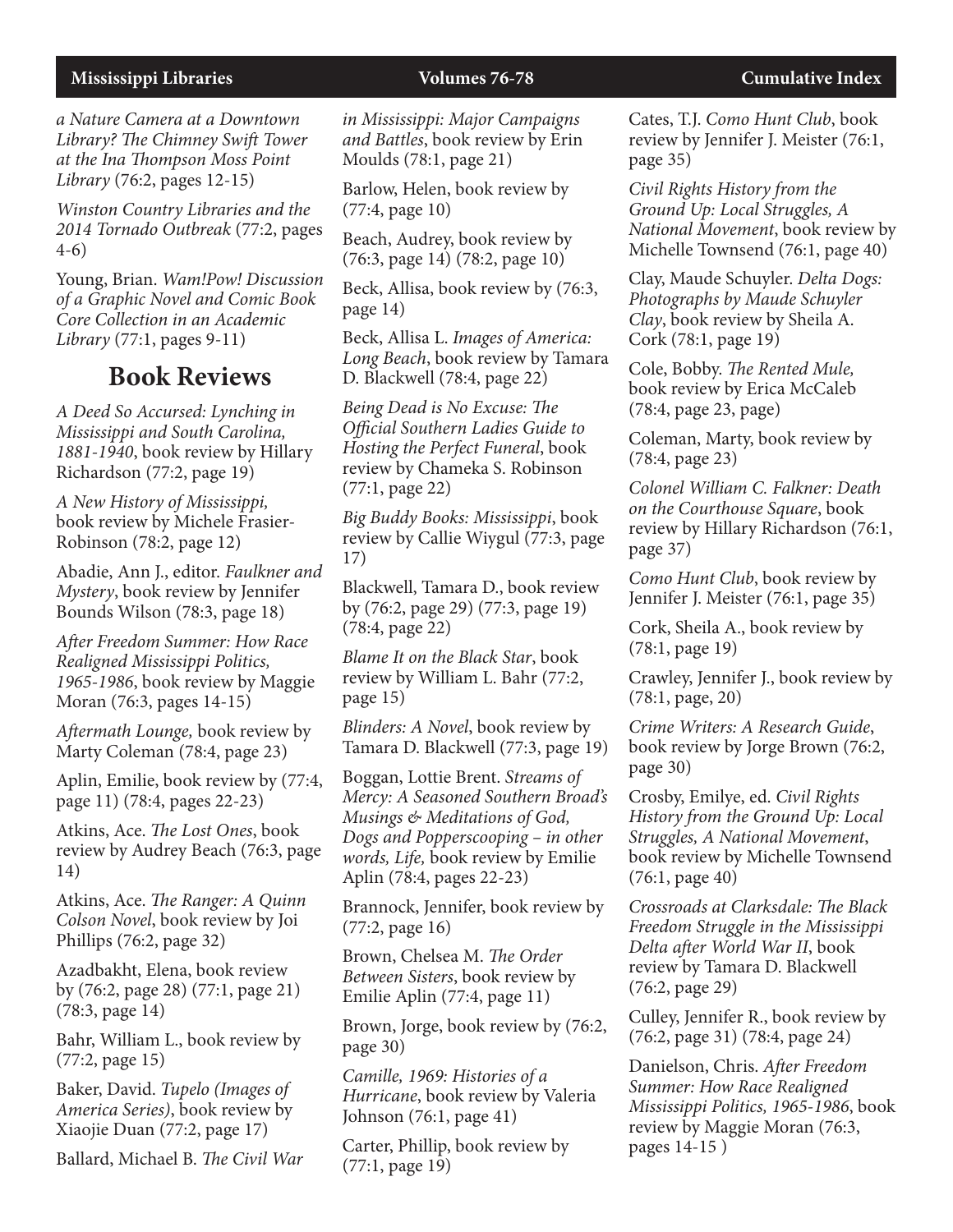*Delta Dogs: Photographs by Maude Schuyler Clay*, book review by Sheila A. Cork (78:1, page 19)

*Delta Fragments: The Recollections of a Sharecropper's Son*, book review by Phillip Carter (77:1, page 19)

*Devil in the Delta: A Ghost Hunter's Most Terrifying Case…To Date*, book review by Antoinette Giamalva (77:3, page 18)

*Down and Out in Bugtussle*, book review by Elizabeth La Beaud (77:2, page 18)

Duan, Xiaojie, book review by (77:2, page 17) (78:3, page 15)

Dupont, Carolyn. *Mississippi Praying: Southern White Evangelicals and the Civil Rights Movement*, book review by Jesse Kelley (77:1, page 18)

Edge, John T. *The Larder: Food Studies Methods from the American South*, book review by Audrey Beach (78:2, page 10)

Englehardt, Elizabeth. *The Larder: Food Studies Methods from the American South*, book review by Audrey Beach (78:2, page 10)

Exposé, Bevelyn Charlene. *On the Land of My Father: A Farm Upbringing in Segregated Mississippi*, book review by Jamie Bounds Wilson (77:4, page 12)

*Faulkner and Mystery*, book review by Jennifer Bounds Wilson (78:3, page 18)

Finch, Bill, et al. *Longleaf, far as the eye can see: a new vision of North America's richest forest,* book review by Laura Ingram (76:3, page 15)

Finnegan, Terence. *A Deed So Accursed: Lynching in Mississippi and South Carolina, 1881-1940*, book review by Hillary Richardson (77:2, page 19)

*Flashes of a Southern Spirit: Meanings of the Spirit in the U. S.*  *South*, book review by Joyce M. Shaw (76:2, page 34)

Frasier-Robinson, Michele, book review by (78:2, page 12)

Giamalva, Antoinette, book review by (77:3, page 18)

Ginn, Linda K., book review by (78:2, page 11)

*Glory Be*, book review by Ellen Ruffin (76:2, page 33)

*Heartless,* book review by Sheryl Stump (78:4, page 24)

Hamlin, Francoise N. *Crossroads at Clarksdale: The Black Freedom Struggle in the Mississippi Delta after World War II*, book review by Tamara D. Blackwell (76:2, page 29)

Haynes, Elizabeth. *Crime Writers: A Research Guide*, book review by Jorge Brown (76:2, page 30)

Hays, Charlotte. *Being Dead is No Excuse: The Official Southern Ladies Guide to Hosting the Perfect Funeral*, book review by Chameka S. Robinson (77:1, page 22)

Herron, Matt. *Mississippi Eyes: the Story and Photography of the Southern Documentary Project*, book review by Linda K. Ginn (78:2, page 11)

Hilkert, Judith, book review by (76:1, page 36)

Hill, Dick. *Tupelo (Images of America Series)*, book review by Xiaojie Duan (77:2, page 17)

Hillman, Jimmye. *Hogs, Mules, and Yellow Dogs: Growing Up on a Mississippi Subsistence Farm*, book review by Sheryl Stump (76:3, page 15)

Hodges, John O. *Delta Fragments: The Recollections of a Sharecropper's Son*, book review by Phillip Carter (77:1, page 19)

*Hogs, Mules, and Yellow Dogs: Growing Up on a Mississippi* 

*Subsistence Farm*, book review by Sheryl Stump (76:3, page 15)

Hussey, Elaine. *Sweetest Hallelujah*, book review by Allisa Beck (76:3, page 14)

Hussey, Elaine. *The Oleander Sisters*, book review by Jennifer Brannock (77:2, page 16)

*Images of America: Long Beach,*  book review by Tamara D. Blackwell (78:4, page 22)

*In the Custody of Words: Poems*, book review by Xiaojie Duan (78:3, page 15)

Ingram, Laura, book review by (76:3, page 15)

Jefferson, Lila, book review by (77:3, page 21)

Johnson, Judith Valeria, book review by (77:4, page 13)

Johnson, Valeria, book review by (76:1, page 41)

Kelley, Jesse, book review by (77:1, page18)

Kolin, Philip C. *In the Custody of Words: Poems,* book review by Xiaojie Duan (78:3, page 15)

Khayat, Robert. *The Education of a Lifetime. A Memoir*, book review by Judith Valeria Johnson (77:4, page 13)

La Beaud, Elizabeth, book review by (77:2, page 18)

Lamb, J. Parker. *Railroads of Meridian*, book review by Rick Torgerson (77:1, page 20)

*Lauderdale County Mississippi: A Brief History*, book review by Lila Jefferson (77:3, page 21)

Laymon, Kiese. *Long Division*, book review by Elena Azadbakht (77:1, page 21)

Leake, Mem. *Tupelo (Images of America Series)*, book review by Xiaojie Duan (77:2, page 17)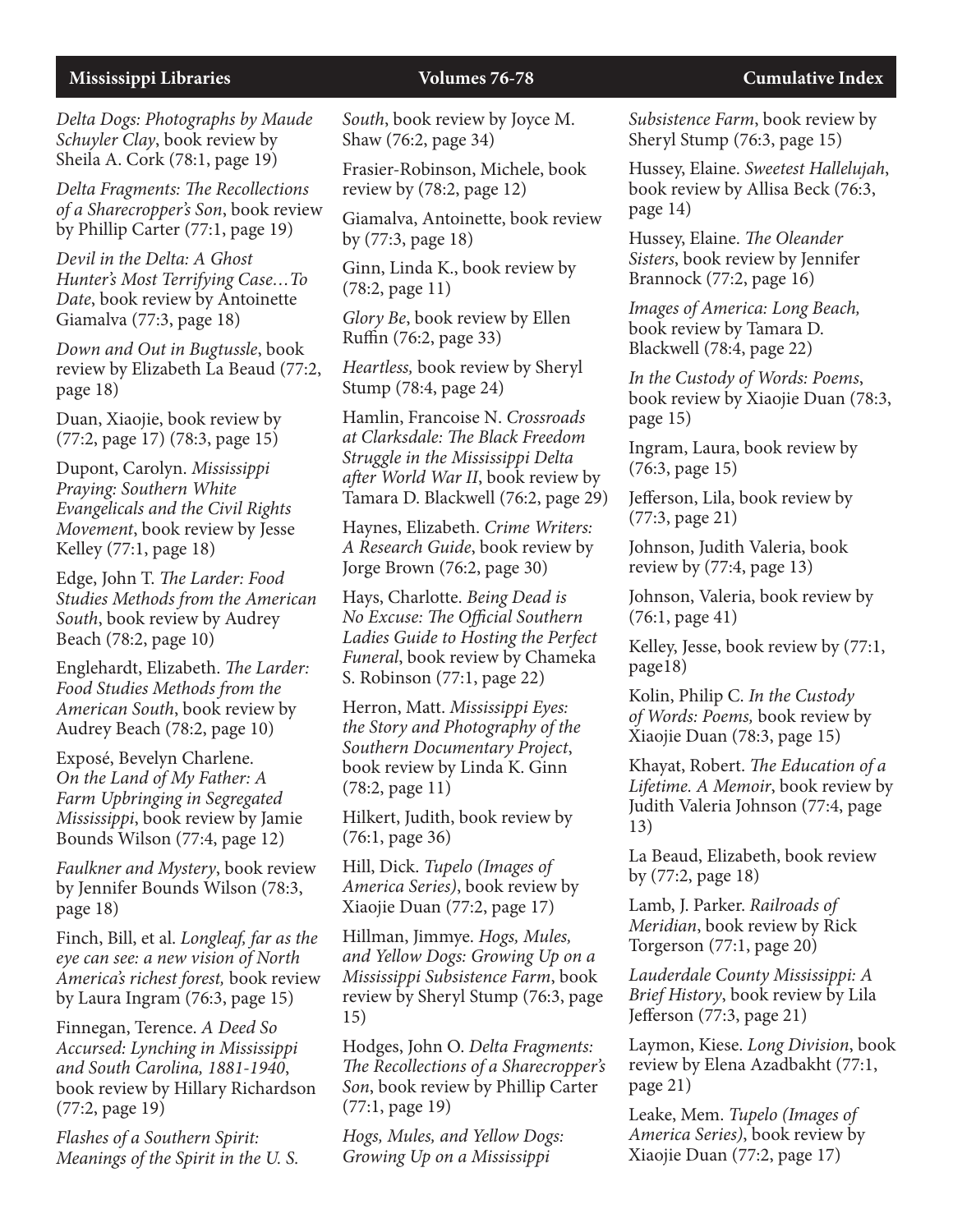*Long Division*, book review by Elena Azadbakht (77:1, page 21)

*Longleaf, far as the eye can see: a new vision of North America's richest forest,* book review by Laura Ingram (76:3, page 15)

*Lucky Thirteen*, book review by Sheryl Stump (78:2, page 14)

Lyle, Bill. *Tupelo (Images of America Series)*, book review by Xiaojie Duan (77:2, page 17)

McAfee, Stephanie. *Down and Out in Bugtussle*, book review by Elizabeth La Beaud (77:2, page 18)

McCaleb, Erica, a book review by (78:4, page 23)

McMullen, Margaret. *Aftermath Lounge,* book review by Marty Coleman (78:4, page 23)

*Medgar Evers: Mississippi martyr*, book review by Durless A. Works (78:1, page 23)

*Medgar Evers: Mississippi Martyr*, book review by Sheryl Stump (76:1, page 39)

Meek, Edwin E. *RIOT: Witness to Anger and Change*, book review by Jennifer R. Culley (78:4, page 24)

Meister, Jennifer J., book review by (76:1, page 35) (77:4, page 14)

Metcalfe, Gayden. *Being Dead is No Excuse: The Official Southern Ladies Guide to Hosting the Perfect Funeral*, book review by Chameka S. Robinson (77:1, page 22)

*Mississippi Cotton*, book review by Judith Hilkert (76:1, page 35)

*Mississippi Eyes: the Story and Photography of the Southern Documentary Project*, book review by Linda K. Ginn (78:2, page 11)

*Mississippi Hill Country Blues 1967 (American Made Music Series)*, book review by Nadine Phillips (78:2, page 13)

*Mississippi Praying: Southern White* 

*Evangelicals and the Civil Rights Movement*, book review by Jesse Kelley (77:1, page 18)

Mitchell, Dennis J. *A New History of Mississippi,* book review by Michele Frasier-Robinson (78:2, page 12)

Mitchell, George. *Mississippi Hill Country Blues 1967 (American Made Music Series)*, book review by Nadine Phillips (78:2, page 13)

Moran, Maggie, book review by (76:3, pages 14-15 )

Morley, Gabriel. *Blame It on the Black Star*, book review by William L. Bahr (77:2, page 15)

Morris, Tiyi M. *Womanpower Unlimited and the Black Freedom Struggle in Mississippi,* book review by Chameka Robinson (78:3, page 16)

Moulds, Erin, book review by (78:1, page 21)

Murray, Julie. *Big Buddy Books: Mississippi*, book review by Callie Wiygul (77:3, page 17)

Newman, Rich. *Devil in the Delta: A Ghost Hunter's Most Terrifying Case…To Date*, book review by Antoinette Giamalva (77:3, page 18)

*Norton Road*, book review by Heather Pohl (77:3, page 20)

*Ocean Springs (Images of America Series.)*, book review by Jennifer J. Meister (77:4, page 14)

*On the Land of My Father: A Farm Upbringing in Segregated Mississippi*, book review by Jamie Bounds Wilson (77:4, page 12)

Ownby, Ted. *The Larder: Food Studies Methods from the American South*, book review by Audrey Beach (78:2, page 10)

Panhorst, Michael W. *The Memorial Art and Architecture of Vicksburg National Military Park,* book review by Rick Torgerson (78:3, page 17)

Phillips, Joi, book review by (76:2, page 32)

Phillips, Nadine, book review by (78:2, page 13)

Pohl, Heather, book review by (77:3, page 20)

Purdon, Carl. *Blinders: A Novel*, book review by Tamara D. Blackwell (77:3, page 19)

Purdon, Carl. *Norton Road*, book review by Heather Pohl (77:3, page 20)

Putnam, Richelle. *Lauderdale County Mississippi: A Brief History*, book review by Lila Jefferson (77:3, page 21)

*Railroads of Meridian*, book review by Rick Torgerson (77:1, page 20)

*Remembering Delphi County,* book review by Elena Azadbakht (76:2, page 28)

Richardson, Hillary, book review by (76:1, page 37) (77:2, page 19)

Riley, Julian. *Tupelo (Images of America Series)*, book review by Xiaojie Duan (77:2, page 17)

*RIOT: Witness to Anger and Change*, book review by Jennifer R. Culley (78:4, page 24)

*Rivers*, book review by Elaine Smith (78:1, page 22)

Robinson, Chameka S., book review by (77:1, page 22) (78:3, page 16)

Rose, Jennifer Delaney, book review by (76:1, page 38)

Ruffin, Ellen, book review by (76:2, page 33)

Scattergood, Augusta. *Glory Be*, book review by Ellen Ruffin (76:2, page 33)

*Shaking the Sugar Tree*, book review by Jennifer J Crawley (78:1, page 20)

Shaw, Betty Hancock. *Ocean*